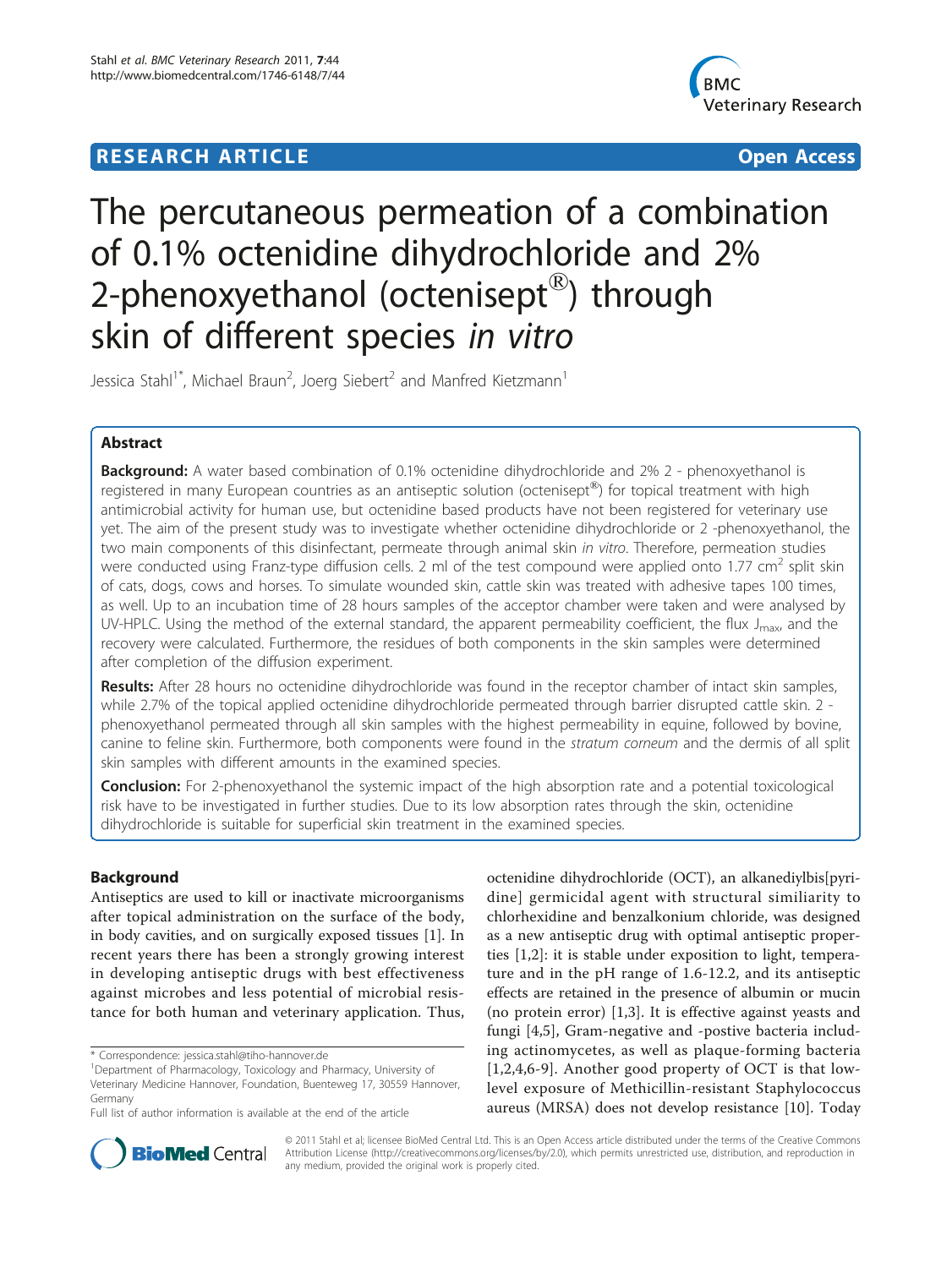OCT it is used in human medicine in some licensed antiseptic products in several European countries (e.g. octenisept® with 0.1% OCT and 2% 2-phenoxyethanol (PH)). Since OCT is an antiseptic drug with low cytotoxicity and high microbicidal effects in human medicine [[5](#page-4-0),[11](#page-4-0)], it represents an auspicious candidate for antibacterial treatment in veterinary medicine. The antibacterial treatment of skin e.g. before surgery or wound treatment seems to be one main application of an antiseptic, but only few information is available about skin permeability and possible harmful body concentrations. To assess the suitability of OCT and PH for superficial disinfection of healthy and wounded skin in animals we investigated the in vitro percutaneous permeation of OCT and PH through intact skin of different species and barrier disrupted cow skin in diffusion cell experiments over 28 hours according to Stahl et al. (2010) [[12\]](#page-4-0).

# Methods

# Trial preparation

Octenisept® was obtained from Schülke & Mayr GmbH, Norderstedt, Germany. It contained 0.1% OCT and 2% PH, together with an undisclosed amount of (3-amidopropyl cocoate)-dimethylammonium acetate, sodium Dgluconate, glyce-rol 85%, sodium chloride, sodium hydroxide, and purified water.

# Animals

All animals used in the present study died for reasons not related to this examination. Canine skin was obtained from animals that died in final experiments at the Institute of Parasitology, University of Veterinary Medicine, Foundation, Hannover. Equine and feline skin was excised from animals that suffered from uncurable diseases (University of Veterinary Medicine, Foundation, Hannover), while bovine udder skin was obtained from animals that died in slaughterhouse under legal requirements. Skin samples were obtained from the lateral abdominal skin, respectively, bovine udder and were stored for a maximum of 6 months at -20°C until use.

# Experimental setup

All studies were conducted according to the OECDguideline 428 [\[13\]](#page-4-0). After gentle defrosting of the skin, the hair was clipped off (hair clipper: Wahl GmbH, Unterkirnach, Germany) and skin samples with a thickness of 500 μm were obtained using a dermatome (Zimmer, Freiburg, Germany). The skin samples were hydrated in phosphate buffered saline (PBS: 1.44 g disodium hydrogenphosphate, 8.0 g sodium chloride, 0.24 g potassium dihydrogenphosphate and 0.2 g potassium chloride; pH 7.4) for 30 minutes before use. Visual examinations were performed to study the skin integrity; the skin thickness was determined by a micrometer (Mitutoyo, Neuss, Germany 450-650 nm).

To induce barrier disruption in some bovine skin samples, the skin surface was treated with tape strips (Tesa, Beiersdorf, Hamburg, Germany) up to 100 times. The removal of all stratum corneum layers was ascertained by histological examination. Permeation experiments were conducted in Franz-type diffusion-cells (Permgear, Bethlehem, USA) with an average permeation area of 1.77 cm<sup>2</sup>. The receptor compartment contained 12 ml Soerensen phosphate buffer (9.2 g disodium hydrogenphosphate, 4.2 g sodium chloride and 2.0 g potassium dihydrogenphosphate, pH 7.4), which was stirred continously with a magnetic bar at 500 U/min. Since both components show low solubilities in Soerensen phosphate buffer  $( $0.1 \text{ mg/ml}$ ), sink conditions have been$ assumed during the whole experiment. The donor compartment was filled with 2 ml octenisept®  $(1.14 \text{ ml/cm}^2)$ and was covered with parafilm®. A water bath provided a constant temperature of 32°C in each diffusion cell. Samples were taken from the receptor compartment (800 μl) at each time point (1 h, 2 h, 3 h, 4 h, 5 h, 6 h, 22 h, 24 h, 26 h, 28 h) and were replaced with 800 μl Soerensen phosphate buffer.

High-performance liquid-chromatography (HPLC) was used to analyse the concentration of OCT and PH with the following HPLC conditions:

autosampler (508, Beckmann), column (LichroCART 125-4, 5 μm, 18 e, 10 cm, Merck), pre-column (Lichro-CART 4-A, 5 μm, Merck), heater (SpH 99, Spark Holland; 40°C), UV-VIS-detector (168, Beckmann).

The utilised mobile phase consisted of 80% Methanol and 20% McIlvaine-buffer (20.8 g Citric acid (anhydrous) and 0.4 g disodium hydrogenphosphate; pH 2.2) for OCT detection and 20% Methanol and 80% McIlvaine-buffer for PH detection. The detection wavelengths were 280 nm for OCT and 270 nm for PH, respectively. The flow rate was set up at 1.5 ml/minute with a pressure of ca. 20 mPa. 100 μl of each sample were injected into the HPLC.

The HPLC analysis was validated for both test substances in selectivity, linearity, accuracy, precision and stability. Selectivity was proven for each test substance in the chromatogram, and linearity was given between 600 and 10,000 ng/ml for OCT and between 400 and 10,000 ng/ml for PH. The accuracy and the precision were detected by analysis of low quality control standards (LQS) as well as high quality control standards (HQS) on three different days. Relative deviations < 20% (accuracy) and < 10% (precision) were accepted for LQS and < 15% for HQS (accuracy and precision). Stability was given for the whole time of the experiment. The limits of detection (LOD) were 243.1 ng/ml for OCT and 91.3 ng/ml for PH. The limits of quantification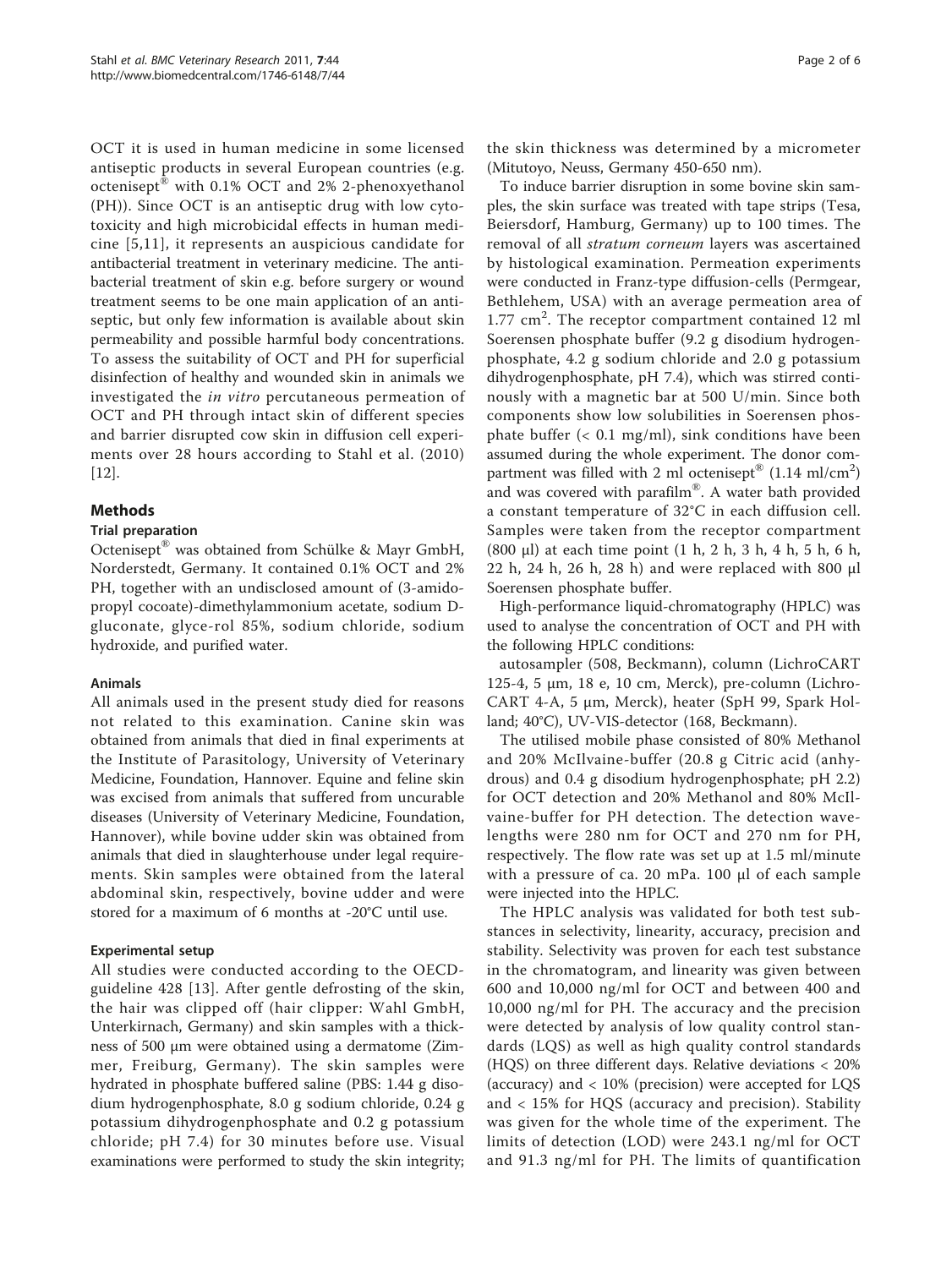(LOQ) were 600 ng/ml for OCT and 400 ng/ml for PH. Quantitative analysis was based on comparison with the calibration curve, while the areas under the curve were analysed using the method of external standards. The calculation of the drug amount permeated through 1  $cm<sup>2</sup>$  skin was calculated from the concentration in the receptor chamber according to Niedorf et al. (2008) [[14](#page-5-0)] using an iterative algorithm to recalculate the flux and the transport, based on the actual concentration difference between the donor and acceptor compartments for short time intervals. The algorithm thus yields non-linear permeated mass per unit area versus time curves and calculates both the apparent permeability coefficient  $(P_{app})$  and the maximum flux  $(J_{max})$  after 28 hours.

The amount of OCT and PH in the stratum corneum and the dermis was determined after completion of the diffusion experiment. Therefore, the split skin samples were rinsed with cold water and the skin sheets were separated according to Kligman and Christophers (1963) [[15\]](#page-5-0). The following extraction procedure was performed: Two ml PBS were added to each sample before homogenisation for 30 seconds. 20  $\mu$ l H<sub>2</sub>SO<sub>4</sub> (2 N) and 4 ml dichlormethane were added and the samples were shaken for 30 minutes. After centrifugation (10 minutes, 4° C,  $10 \times g$ ) the lower phase comprising dichlormethane was transferred into another vial and was evaporated using compressed air. 0.5 ml eluent was used to dissolve the analytes. The recovery was approximately 90-95%.

# Results

OCT was not detectable in the acceptor medium of the histologically intact skin of any examined species during the experiment (Figure 1), although OCT was found in the stratum corneum and the dermis of all examined split skin samples (Table [1](#page-3-0)). After 6 hours 2.34% and



after 28 hours 2.64% of the applied OCT (2 mg) was determined in the acceptor fluid of barrier disrupted bovine skin (Figure 1). PH permeated through all skin samples (Figure [2](#page-3-0)), with the highest flux in equine skin followed by bovine udder skin, canine to feline skin. After barrier disruption in bovine udder skin a 1.8-fold higher flux  $J_{\text{max}}$  was observed. After 6 hours the recoveries in the receptor compartment ranged from 5.9% (dog) to 28.4% (horse), while after 28 hours 35.1% (cat) to 61.1% (horse) were found. All data obtained in the diffusion experiments are shown in Table [2](#page-4-0) and [3](#page-4-0). The amount of PH storage in the skin layers is listed in Table [1.](#page-3-0)

# **Discussion**

This study provides information about percutaneous permeation of OCT and PH out of a licensed superficial disinfectant through skin of different animals in vitro and the distribution of both substances in the stratum corneum and the dermis after 28 hours diffusion experiment. Both components are used for topical surface treatment and are supposed to stay on the body surface or within the outmost skin layers to show best effectiveness against bacteria and other microorganisms. Due to its high molecular weight (550.9 g/mol) OCT should be retarded by the outermost skin layer, the *stratum cor-*neum. Thus, silimar to porcine skin [[12](#page-4-0)] OCT is not detectable in the receptor fluid of histologically intact skin of cats, dogs, cows and horses out of a commonly available formulation containing 0.1% OCT and 2% PH after 28 hours under occlusive conditions, although it is present in the extracts from the stratum corneum and the dermal skin layers of all animals. The reason for OCT measurement in the dermis may be due to the fact that hair follicles arise from the dermis and represent storage compartments for several drugs [\[16](#page-5-0)]. Thus, it is likely that the amount of OCT measured in the dermal layers represents the capacity of substance storage in the hair follicles with considerable differences between the species depending on the amount and size of the hair orifices. Therefore, it can be assumed that topically applied OCT reaches the base of the hair follicles and affects microorganisms within this hideaway. To study the effect of stratum corneum disruption in damaged skin the tape stripping procedure, an experimental setup suitable for skin with low hair density [\[17](#page-5-0)-[20\]](#page-5-0), was used in bovine udder skin. But even after barrier disruption, only low amounts of OCT were found in the receptor compartment of bovine skin (2.64% after 28 hours), which has also been demonstrated for barrier disrupted porcine skin [\[12\]](#page-4-0). It is likely that OCT which reaches the dermis in barrier disrupted skin samples attaches to dermal surface structures, since OCT contains four tertiary amino groups, two of which are protonated, and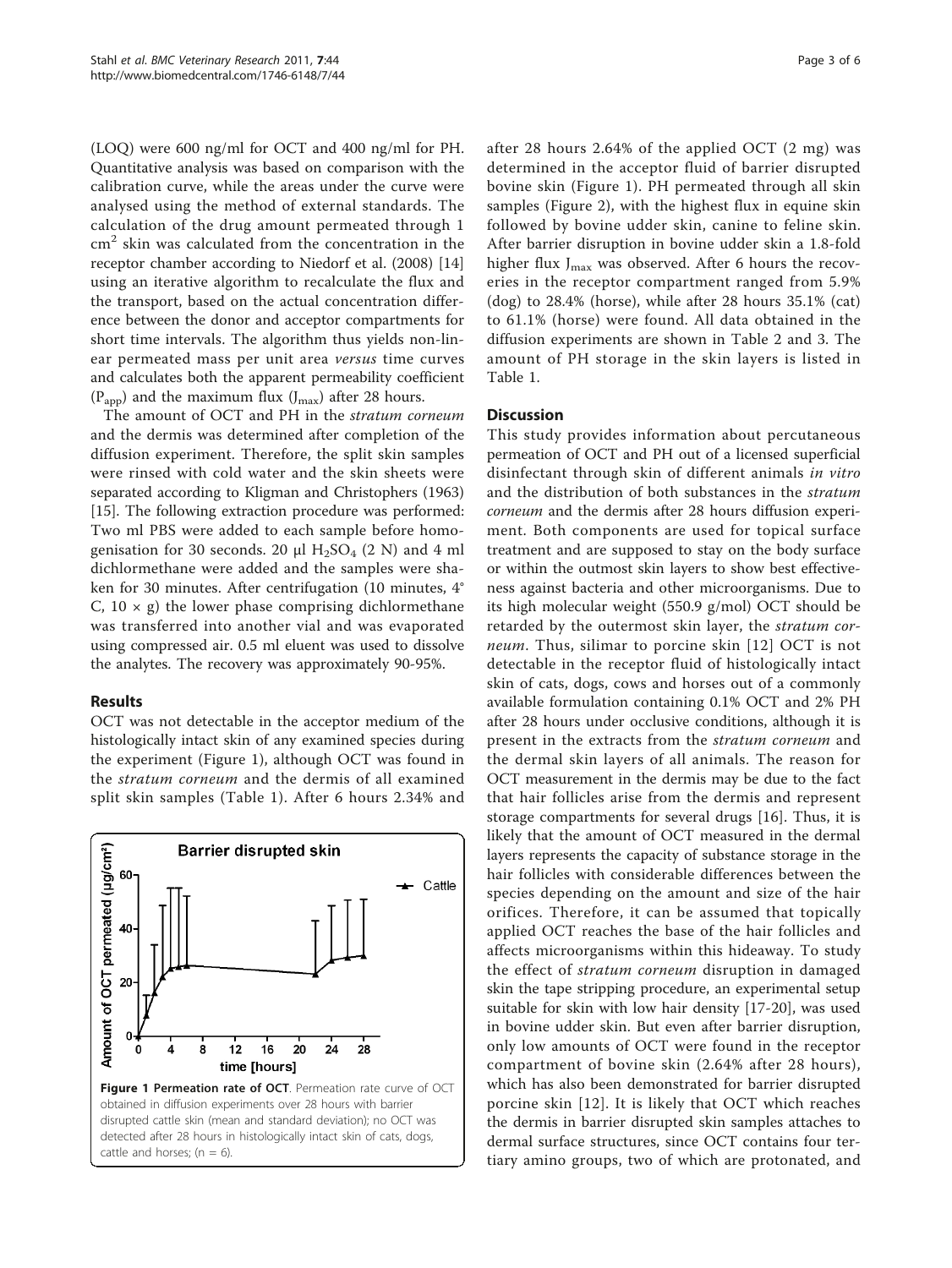|         | Skin residue<br>$(\mu g/cm^2)$ | Cattle |            | Cattle<br>"barrier<br>disrupted" |            | Dog    |            | Cat    |            | Horse  |            |  |
|---------|--------------------------------|--------|------------|----------------------------------|------------|--------|------------|--------|------------|--------|------------|--|
|         |                                | Mean   | <b>STD</b> | Mean                             | <b>STD</b> | Mean   | <b>STD</b> | Mean   | <b>STD</b> | Mean   | <b>STD</b> |  |
|         | Stratum corneum                | 1.00   | 0.28       | —                                |            | 0.65   | 0.34       | 1.79   | 0.32       | 0.99   | 0.57       |  |
| $\circ$ | Dermis                         | 3.36   | 81.،       | 5.10                             | 1.15       | 2.79   | 0.94       | 4.67   | 1.61       | 2.58   | 1.01       |  |
|         | Total amount                   | 4.37   | .84        |                                  |            | 3.44   | 0.99       | 6.46   | 1.76       | 3.57   | 1.37       |  |
|         | Stratum corneum                | 317.04 | 66.67      |                                  |            | 40.94  | 14.11      | 82.25  | 16.41      | 345.70 | 126.99     |  |
| PH      | Dermis                         | 108.93 | 20.33      | 197.08                           | 85.43      | 79.01  | 40.28      | 124.97 | 55.55      | 111.67 | 32.98      |  |
|         | Total amount                   | 407.81 | 67.65      |                                  |            | 113.13 | 44.90      | 207.21 | 59.70      | 457.37 | 144.67     |  |

<span id="page-3-0"></span>Table 1 Amount of OCT and PH in animal skin layers

Amount of OCT and PH in the stratum corneum and the dermis of the split skin samples after 28 hours experiments ( $n = 4-6$ )

shows a high affinity to negatively charged surfaces [\[1](#page-4-0)]. Thus, the amount of OCT found in the receptor compartment of barrier disrupted skin samples is quite moderate, despite stratum corneum removal.

PH, the other constituent of the used disinfectant combination, was found in all receptor samples with recoveries of 5.9% (dog) to 28.4% (horse) after 6 hours to 35.1% (cat) to 61.1% (horse) after 28 hours, whereas porcine skin, which is comparable to human skin regarding permeability, exhibits recoveries of only 1.4% after 6 hours to 11.3% after 28 hours [[12\]](#page-4-0). Interspecies differences in the permeation rates may be due to skin characteristics like morphology and lipid composition or the interaction of the formulation with the different skin types [[21-23](#page-5-0)]. Similar to Bronaugh et al. (1986) [[24](#page-5-0)] permeation differences caused by different storage times could be ruled out for PH (data not shown), although it has been demonstrated that freezing increases skin permeability e.g. for hydrocortisone through canine full thickness skin [\[25](#page-5-0)]. It is likely, that an enhancing effect of freezing on PH permeability was not detectable, since PH permeates relatively quickly through intact animal skin out of the examined formulation and significant increases in permeability may thus be harder to be

found. High in vitro permeability rates of PH have also been observed for rat and human skin. Roper et al. (1997) showed that depending on the receptor fluid used in the diffusion cell experiment 43-64% PH permeated within 28 hours, while occlusive dressing led to 99% permeability [[26](#page-5-0)]. It has also been described to be readily absorbed by newborn's skin with extensive oxidative metabolisation to 2-phenoxyacetic acid [[27](#page-5-0)]. However, first-pass metabolism of PH was not detectable in our study with skin samples, all of which stored in the freezer, or during percutaneous permeation through viable rat and human skin in vitro [[20\]](#page-5-0).

The fact that skin damage caused by tape stripping procedure resulted in a moderate 1.8-fold higher flux of PH through bovine skin in comparison to a 10.2-fold higher flux through porcine skin [[12\]](#page-4-0) leads to conclusion that the *stratum corneum* in porcine skin maintains a stronger permeation barrier than in bovine udder skin, which has also been demonstrated for several non-steroidal anti-inflammatory drugs [[28](#page-5-0)], all of which exhibited an inverse correlation of permeation with stratum corneum thickness. Therefore, porcine skin with considerable retention of PH by the stratum corneum is stronger affected by removal of the horny layer than bovine

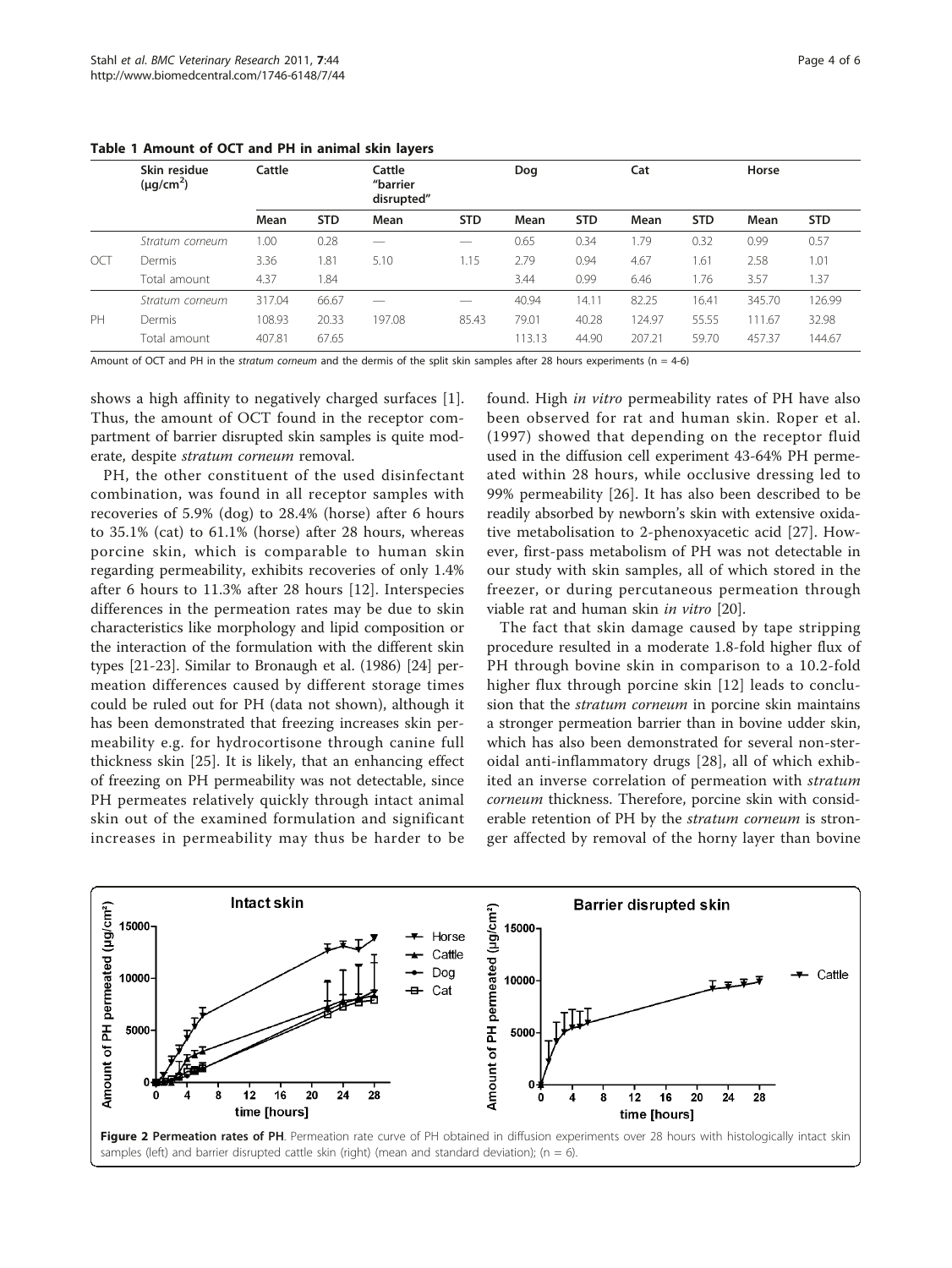| Parameter                                | Cattle   |            | Doa      |          | Cat      |            |         | Horse      |  |
|------------------------------------------|----------|------------|----------|----------|----------|------------|---------|------------|--|
|                                          | Mean     | <b>STD</b> | Mean     | STD.     | Mean     | <b>STD</b> | Mean    | <b>STD</b> |  |
| $J_{\text{max}}$ (µg/cm <sup>2</sup> /h) | 1231.04  | 162.65     | 392.06   | 159.09   | 580.87   | 379.56     | 1298.78 | 78.97      |  |
| $P_{app}$ (cm/s)                         | 1.71E-05 | 2.26E-06   | 5.45E-06 | 2.21E-06 | 8.07E-06 | 5.27E-06   | .80E-05 | 2.49E-06   |  |
| Recovery 6 h (%)                         | 13.25    | 1.86       | 5.88     | 2.28     | 6.00     | 2.35       | 28.36   | 3.48       |  |
| Recovery 28 h (%)                        | 37.01    | 2.18       | 38.80    | 15.68    | 35.09    | 15.79      | 61.10   | .64        |  |

<span id="page-4-0"></span>Table 2 Characteristics of PH permeability of histologically intact skin

Flux J<sub>max</sub>, apparent permeability coefficient P<sub>app</sub>, and recoveries after 6 and 28 hours of PH obtained in diffusion experiments with histologically intact split skin of different animals after 28 hours ( $n = 6$ ) calculated from the maximum absorption according to Niedorf et al. (2008) [\[14](#page-5-0)]

skin, which already exhibits high permeation rates in physiologically intact skin.

#### Conclusion

After topical treatment of healthy animal skin with a combination of OCT and PH just PH permeates through the skin, while OCT permeates the skin only in small amounts after barrier damage. The systemic impact of the high absorption rate of PH and a potential toxicological risk have to be investigated in further studies or should lead to conclusion to avoid PH in disinfectants used for topical treatment of the investigated species. In contrast, the low absorption rates of OCT demonstrate its suitability for topical disinfection.

Taking into account the good efficacy of OCT against a wide range of micro-organisms, it represents a promising antibacterial agent for superficial skin treatment in animals.

#### Authors information

MB and JS are employees of Schülke & Mayr GmbH, Norderstedt, Germany. The author(s) declare that they have no competing interests.

#### Abbreviations

OCT: Octenidine dihydrochloride; PH: 2-Phenoxyethanol; MRSA: Methicillinresistant Staphylococcus aureus; LOD: Limit of detection; LOQ: Limit of quantification; HPLC: High-performance liquid-chromatography; HQS: High quality control standards; LQS: Low quality control standards.

# Table 3 Characteristics of OCT and PH permeability of barrier disrupted skin

| Parameter                                | ост          |              | PH       |              |  |  |
|------------------------------------------|--------------|--------------|----------|--------------|--|--|
|                                          | Mean         | <b>STD</b>   | Mean     | <b>STD</b>   |  |  |
| $J_{\text{max}}$ (µg/cm <sup>2</sup> /h) | 9.43         | 9.24         | 2211.64  | 82144        |  |  |
| $P_{app}$ (cm/s)                         | $2.62F - 06$ | $2.57F - 06$ | 3.07F-05 | $1.14F - 05$ |  |  |
| Recovery 6 h (%)                         | 234          | 229          | 26.27    | 614          |  |  |
| Recovery 28 h (%)                        | 2.65         | 187          | 43.67    | 238          |  |  |

Flux  $J_{\text{max}}$  apparent permeability coefficient  $P_{\text{app}}$ , and recoveries after 6 and 28 hours of PH and OCT obtained in diffusion experiments with barrier disrupted split skin of cattle after 28 hours ( $n = 6$ ) calculated from the maximum absorption according to Niedorf et al. (2008) [[14\]](#page-5-0)

#### Acknowledgements

The present study was sponsored by Schülke & Mayr GmbH, Norderstedt, Germany.

#### Author details

<sup>1</sup>Department of Pharmacology, Toxicology and Pharmacy, University of Veterinary Medicine Hannover, Foundation, Buenteweg 17, 30559 Hannover, Germany. <sup>2</sup>Schülke & Mayr GmbH, Robert-Koch-Strasse 2, 22851 Norderstedt Germany.

#### Authors' contributions

JS carried out the permeation studies and drafted the manuscript. All authors participated in the design of the study and read and approved the final manuscript.

#### Received: 20 August 2010 Accepted: 11 August 2011 Published: 11 August 2011

#### References

- 1. Kramer A, O A, Mueller G, Reichwagen S, Widulle H, Heldt P, Nuernberg W: Octenidine, Chlorhexidine, Iodine and Iodophores. Stuttgart, New York: Georg Thieme; 2008.
- Sedlock DM, Bailey DM: [Microbicidal activity of octenidine hydrochloride,](http://www.ncbi.nlm.nih.gov/pubmed/3909955?dopt=Abstract) [a new alkanediylbis\[pyridine\] germicidal agent.](http://www.ncbi.nlm.nih.gov/pubmed/3909955?dopt=Abstract) Antimicrob Agents Chemother 1985, 28:786-790.
- 3. Pitten FA, Werner HP, Kramer A: [A standardized test to assess the impact](http://www.ncbi.nlm.nih.gov/pubmed/14529634?dopt=Abstract) [of different organic challenges on the antimicrobial activity of](http://www.ncbi.nlm.nih.gov/pubmed/14529634?dopt=Abstract) [antiseptics.](http://www.ncbi.nlm.nih.gov/pubmed/14529634?dopt=Abstract) J Hosp Infect 2003, 55:108-115.
- 4. Ghannoum MA, Elteen KA, Ellabib M, Whittaker PA: [Antimycotic effects of](http://www.ncbi.nlm.nih.gov/pubmed/2184158?dopt=Abstract) [octenidine and pirtenidine.](http://www.ncbi.nlm.nih.gov/pubmed/2184158?dopt=Abstract) J Antimicrob Chemother 1990, 25:237-245.
- 5. Harke HP: [\[Octenidine dihydrochloride, properties of a new antimicrobial](http://www.ncbi.nlm.nih.gov/pubmed/2757739?dopt=Abstract) [agent\].](http://www.ncbi.nlm.nih.gov/pubmed/2757739?dopt=Abstract) Zentralbl Hyg Umweltmed 1989, 188:188-193.
- 6. Bailey DM, DeGrazia CG, Hoff SJ, Schulenberg PL, O'Connor JR, Paris DA, Slee AM: [Bispyridinamines: a new class of topical antimicrobial agents as](http://www.ncbi.nlm.nih.gov/pubmed/6492075?dopt=Abstract) [inhibitors of dental plaque.](http://www.ncbi.nlm.nih.gov/pubmed/6492075?dopt=Abstract) J Med Chem 1984, 27:1457-1464.
- 7. Emilson CG, Bowen WH, Robrish SA, Kemp CW: [Effect of the antibacterial](http://www.ncbi.nlm.nih.gov/pubmed/6952538?dopt=Abstract) [agents octenidine and chlorhexidine on the plaque flora in primates.](http://www.ncbi.nlm.nih.gov/pubmed/6952538?dopt=Abstract) Scand J Dent Res 1981, 89:384-392.
- 8. Patters MR, Nalbandian J, Nichols FC, Niekrash CE, Kennedy JE, Kiel RA, Trummel CL: [Effects of octenidine mouthrinse on plaque formation and](http://www.ncbi.nlm.nih.gov/pubmed/2937903?dopt=Abstract) [gingivitis in humans.](http://www.ncbi.nlm.nih.gov/pubmed/2937903?dopt=Abstract) J Periodontal Res 1986, 21:154-162.
- 9. Shern RJ, Little WA, Kennedy JB, Mirth DB: [Effects of octenidine on dental](http://www.ncbi.nlm.nih.gov/pubmed/3477629?dopt=Abstract) [plaque and gingivitis in monkeys.](http://www.ncbi.nlm.nih.gov/pubmed/3477629?dopt=Abstract) J Periodontol 1987, 58:628-633.
- 10. Al-Doori Z, Goroncy-Bermes P, Gemmell CG, Morrison D: [Low-level](http://www.ncbi.nlm.nih.gov/pubmed/17439976?dopt=Abstract) [exposure of MRSA to octenidine dihydrochloride does not select for](http://www.ncbi.nlm.nih.gov/pubmed/17439976?dopt=Abstract) [resistance.](http://www.ncbi.nlm.nih.gov/pubmed/17439976?dopt=Abstract) J Antimicrob Chemother 2007, 59:1280-1281.
- 11. Mueller G, Kramer A: [Biocompatibility index of antiseptic agents by](http://www.ncbi.nlm.nih.gov/pubmed/18364400?dopt=Abstract) [parallel assessment of antimicrobial activity and cellular cytotoxicity.](http://www.ncbi.nlm.nih.gov/pubmed/18364400?dopt=Abstract) J Antimicrob Chemother 2008, 61:1281-1287.
- 12. Stahl J, Braun M, Siebert J, Kietzmann M: [The effect of a combination of](http://www.ncbi.nlm.nih.gov/pubmed/20409252?dopt=Abstract) [0.1% octenidine dihydrochloride and 2% 2-phenoxyethanol \(octenisept\)](http://www.ncbi.nlm.nih.gov/pubmed/20409252?dopt=Abstract) [on wound healing in pigs in vivo and its in vitro percutaneous](http://www.ncbi.nlm.nih.gov/pubmed/20409252?dopt=Abstract) [permeation through intact and barrier disrupted porcine skin.](http://www.ncbi.nlm.nih.gov/pubmed/20409252?dopt=Abstract) International wound journal 2010, 7:62-69.
- 13. OECD Guideline 428 Skin absorption: in vitro method. 2004 [\[http://www.](http://www.oecd.org) [oecd.org\]](http://www.oecd.org).